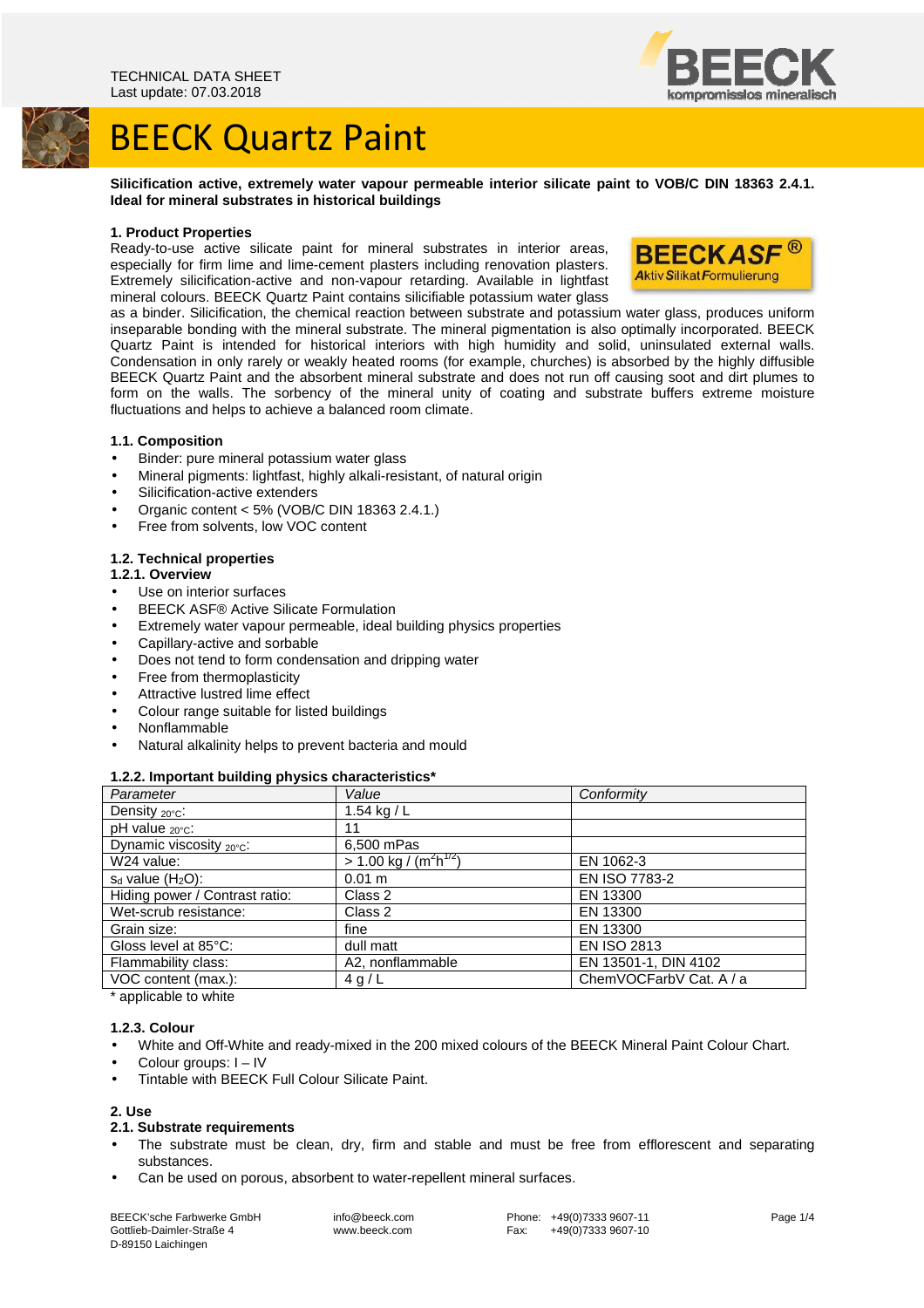



- Check drying and strength of new plaster.
- Carefully make good chipped surfaces and misses with the same type of material and the same texture.
- Use plaster to repair cracked substrates. Areas with hairline cracks, made good plaster and minor structural defects: precoat the whole surface with BEECK Quartz Filler. Try out on a test area. Alternatively use fabric all over.
- Ensure uniform substrates and careful application on high visual quality surfaces and in glancing light.

# **2.2. Brief information on the standard system**

- Apply two coats of BEECK Quartz Paint.
- For the primer and topcoat, add BEECK Fixative to BEECK Quartz Paint to optimally adjust it to the substrate and use.
- On critical or gypsum-based substrates apply a primer coat of BEECK Quartz Filler, BEECK Bonding Coat Fine / Coarse or BEECK Gypsum Primer Fine / Coarse, depending on the requirements. Then apply two topcoats with BEECK Quartz Paint, white or tinted.
- Note and follow listed building conservation specifications for all work in historically valuable buildings.

# **2.3. Substrate and preparatory treatment**

- **Lime plaster (PI/CSII), lime-cement plaster (PII), cement plaster (PIII), renovation plaster:**
- Grind off sinter skin on solid new plaster or etch with BEECK Etching Fluid according to the factory specifications. Do not etch thin coat plasters and composite systems. Prepare highly absorbent lime plaster by applying with BEECK Fixative, thinned with 2 parts water. To prepare crumbling or sanding plasters, which are nonetheless firm: repeatedly flow coat with 1 part BEECK Fixative and 5 parts water until they are saturated. Made good plaster and plaster with hairline cracks: precoat the whole surface with BEECK Quartz Filler. Try out on a test area. Replace plasters with moisture damage with renovation plaster. Try out first on a test area of air-lime plasters to confirm stability.
- **Gypsum plaster, plaster stucco:**

Grind off any sinter skin. Apply primer coat with BEECK Gypsum Primer Fine/Coarse.

# • **Gypsum boards:**

Ensure proper installation and required surface quality and evenness tolerances under the given on site and glancing light conditions (VOB/C and quality level 3 or 4, according to good practice guide No. 2 issued by the German gypsum industry association (Bundesverband der Gipsindustrie e.V.)). Apply primer coat to whole surface with BEECK Gypsum Primer Fine / Coarse. Alternatively cover with fabric all over.

# • **Brick, calcium silicate masonry, natural stone:**

Clean substrate, make good crumbling joints and bricks. Check for absorbency, moisture damage and efflorescence (e.g. salt edges). Prepare absorbent substrates with BEECK Fixative, thinned with 2 parts water.

• **Concrete:** 

Thoroughly clean with water and BEECK Formwork Oil Remover according to the factory specifications and rinse off with clean water. Test the wettability of the cleaned substrate by spraying on water. Primer coat of BEECK Gypsum Primer Fine or Coarse advisable, alternatively directly with BEECK Quartz Paint. Optional use fabric instead to cover shrinking holes and edges which are typical for concrete formwork walls and ceilings.

# • **Fabric, nonwoven wall coverings, woodchip wallpaper:**

Only for alkali-proof, water-wettable fabric and paper. Not for metal foils, plastics or vinyl wallpapers. Ensure homogeneous bonding over whole surface, without overlapping.

• **Silicate or lime wash coatings:** 

Brush down and if chalking, consolidate with BEECK Fixative, thinned with 2 parts water. Completely wash off water soluble distempers, aniline and tempera paints. Clean matt, adherent emulsion coatings, apply a primer coat of BEECK Gypsum Primer Fine/Coarse. Completely strip or grind off oil paint, lacquer and latex coatings.

- **Unsuitable substrates** are efflorescent, organic and non alkali-resistant substrates, e.g. wood-based materials (MDF, OSB), clay or loam and plastics. Areas with hygroscopic or rising damp.
- **Defective substrates** require a differentiated approach. Apply renovation plaster to damp, salt contaminated areas, basement walls and base areas.

# **2.4. Application instructions**

# **2.4.1. General information**

Check substrate suitability as required (see 2.1 and 2.3). Pay particular attention to the absorbency, strength and texture of the respective substrate. Try out on a test area before using on high quality and critical surfaces. Ensure that the product is used by qualified persons only.

• Carefully cover surfaces which are not to be treated – especially glass, ceramics, window sills, expansion joints, lacquer and anodic coatings – and protect them from splashes.

BEECK'sche Farbwerke GmbH Gottlieb-Daimler-Straße 4 D-89150 Laichingen

 info@beeck.com www.beeck.com

Phone: +49(0)7333 9607-11<br>Fax: +49(0)7333 9607-10  $+49(0)73339607-10$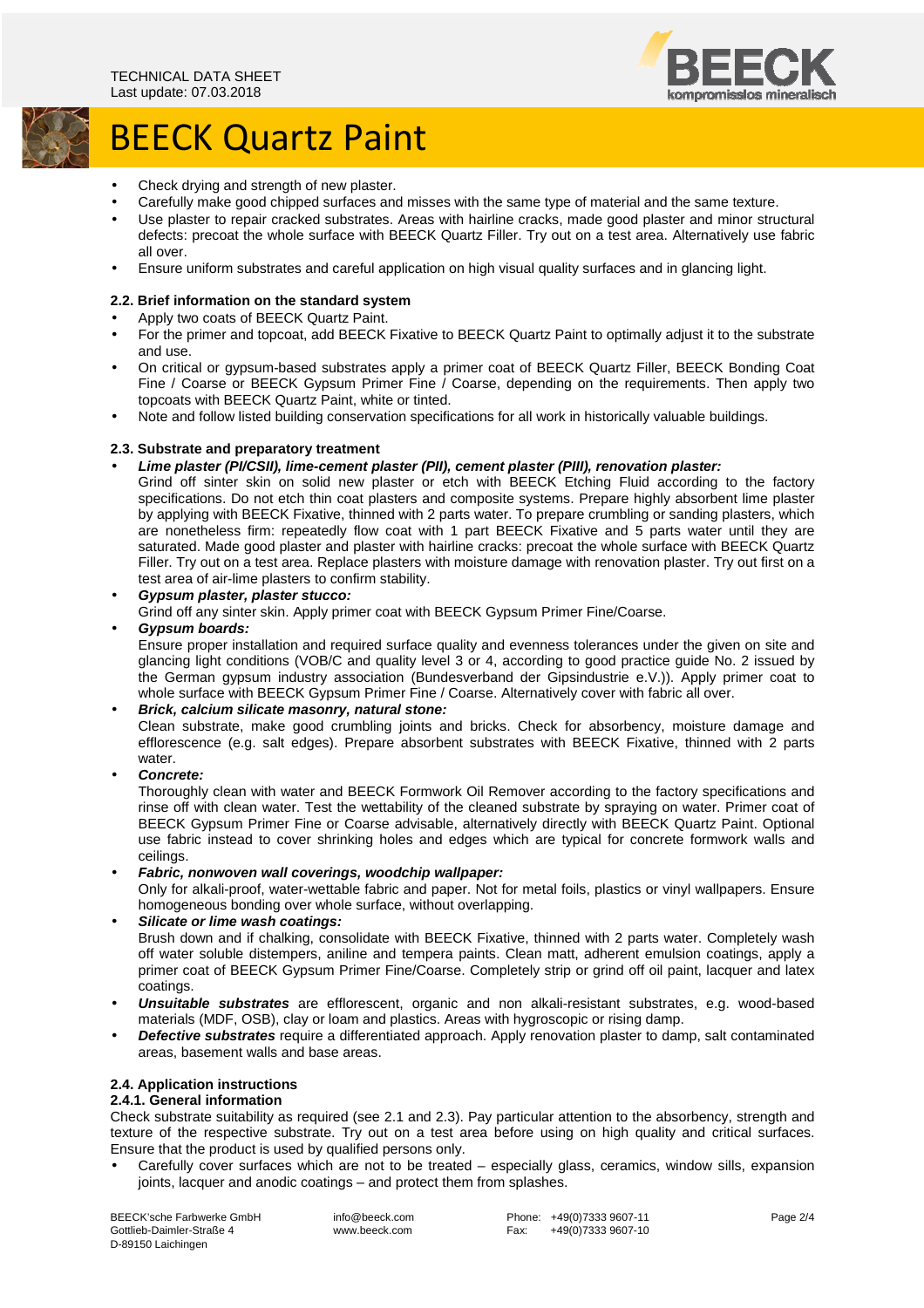

# BEECK Quartz Paint

- Provide personal protective equipment.
- Only use containers from the same production batch to coat self-contained areas.
- When using tinted coatings, ensure sufficient qualified workers and a smooth, uninterrupted coating process.
- Before use, thoroughly stir BEECK Quartz Paint with a powered mixing paddle.
- Add BEECK Fixative to optimise.
- Do not use on hot surfaces.
- Minimum application temperature: +8°C
- Drying time: at least 12 hours per pass.

# **2.4.2. Application**

With brush, roller or using an airless spraying method. Apply on self-contained areas with an absolutely thin coating, no overlapping and uniformly in one continuous pass with a cross coat.

- **Application with roller or brush:** 
	- Preferably using BEECK Mineral Paint Brush, in no particular direction and seamless, as "brushed" surface", with lime wash-like look and feel suitable for listed buildings.
	- Avoid roller edge marks, ridges and joins. Use short piled rollers with uniform coating finish.
	- Cut-in edges smoothly and seamlessly, wet-on-wet, together with the main area.
	- Coats:

Primer coat: Depending on the substrate, mix product with around 5% – 10% BEECK Fixative. Topcoat: After at least 12 hours, unthinned or made optimally coatable with no more than 5 % BEECK Fixative.

- **Spraying method (airless):** 
	- Nozzle: 0.79 mm / 0.031 inch
	- Always sieve the product before use.
	- Apply uniformly and as a thin coat, and then, if necessary, use a brush to lay-off.

# **2.5. Auxiliary products**

- BEECK Etching Fluid for removing sinter layers from new plaster. Do not etch thin coat plaster, composite systems and gypsum.
- BEECK Quartz Filler P, fibre-reinforced, powdery slurry additive for primer and intermediate coat. Mix a 12.5 L bucket of BEECK Quartz Paint with 4 kg BEECK Quartz Filler P and thin with 2 to 4 kg BEECK Fixative. Apply smoothly and seamlessly using a BEECK Mineral Paint Brush. Apply topcoat of BEECK Quartz Paint.
- BEECK Quartz Filler, fibre reinforced, slurry priming coating for covering hairline cracks, making good render and minor structural defects. Apply over whole surface with the brush.
- BEECK Gypsum Primer Fine or Coarse (0.4 mm), opaque white silicate-based primer on gypsum-based, weak silicification and organic substrates.

# **3. Application Rate and Container Sizes**

The application rate, i.e. the quantity required for smooth, normally absorbent substrates is approx. 0.12 L BEECK Quartz Paint per m² and pass. Try out on a test area on site to determine substrate-related differences. Container sizes: 5 L / 12.5 L

# **4. Cleaning**

Thoroughly clean equipment, tools and soiled clothing with water immediately after use.

# **5. Storage**

Stored cool and frost-free, BEECK Quartz Paint can be kept for at least 12 months.

# **6. Hazard notes, safety instructions and disposal**

Comply with the EC Safety Data Sheet. Safety data sheet available on request.

**Precautionary statements:** Keep out of reach of children. Do not get in eyes, on skin, or on clothing. Wear eye/face protection. The product is alkaline. Do not breathe vapours, spray-mist and dust. Carefully protect the area surrounding the surface to be coated, wash off splashes immediately with water. Disposal in accordance with the official regulations.

Waste disposal number: 080112

# **7. Declaration**

This technical information is offered as advice based on our knowledge and practical experience. All information is provided without guarantee. It does not release the user from their responsibility to check the product suitability and application for the specific substrate on which it is to be used. Subject to change without notice as part of our product development. Non-system additives for tinting, thinning, etc. are not permitted. Check the colours before use. This information sheet automatically becomes invalid when a new edition is issued. The information in the